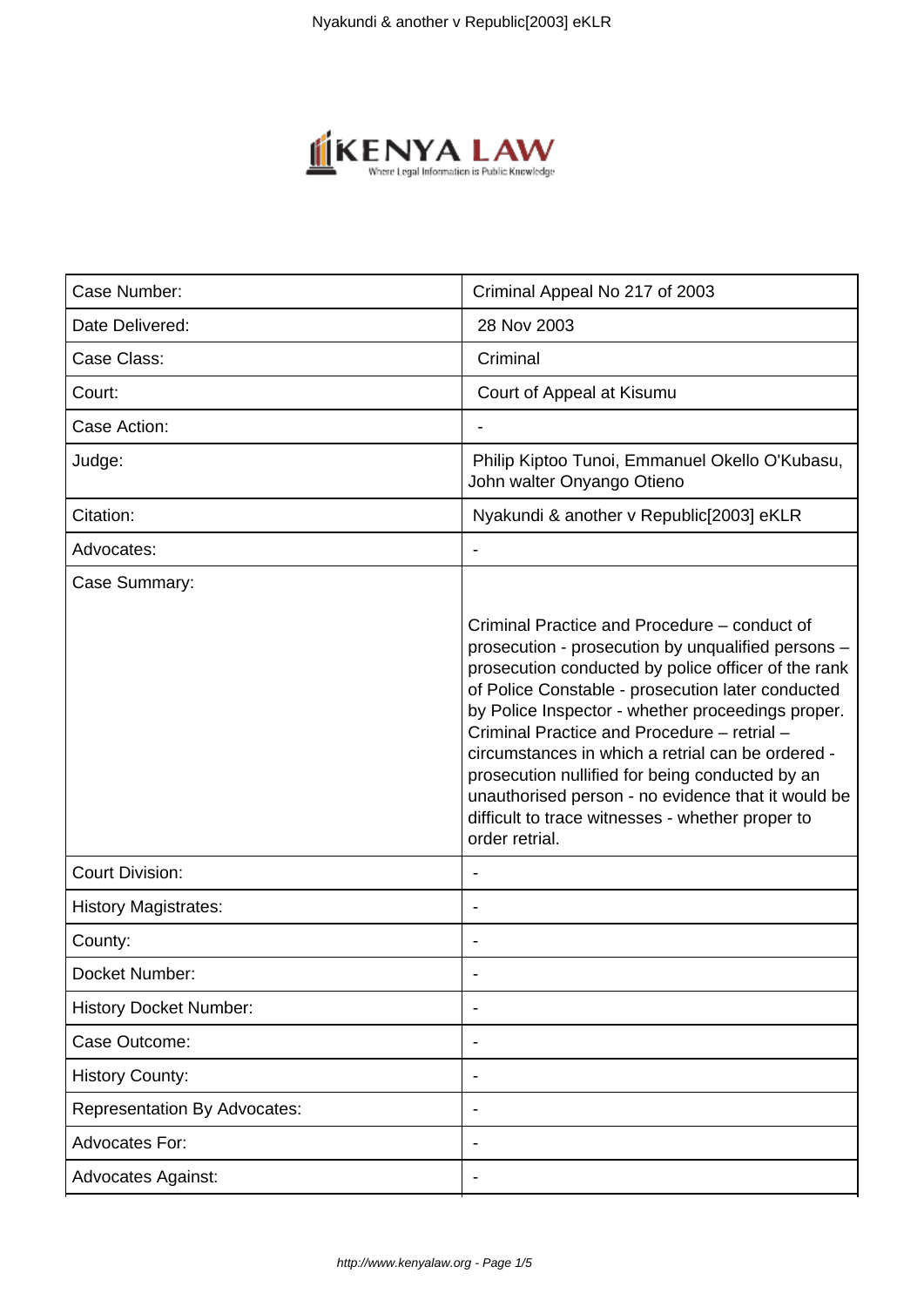| Sum Awarded:                                                                                                                                                                                                                                                                                                            | $\overline{\phantom{0}}$ |
|-------------------------------------------------------------------------------------------------------------------------------------------------------------------------------------------------------------------------------------------------------------------------------------------------------------------------|--------------------------|
| The information contained in the above segment is not part of the judicial opinion delivered by the Court. The metadata has been prepared by Kenya Law<br>as a quide in understanding the subject of the judicial opinion. Kenya Law makes no warranties as to the comprehensiveness or accuracy of the<br>information. |                          |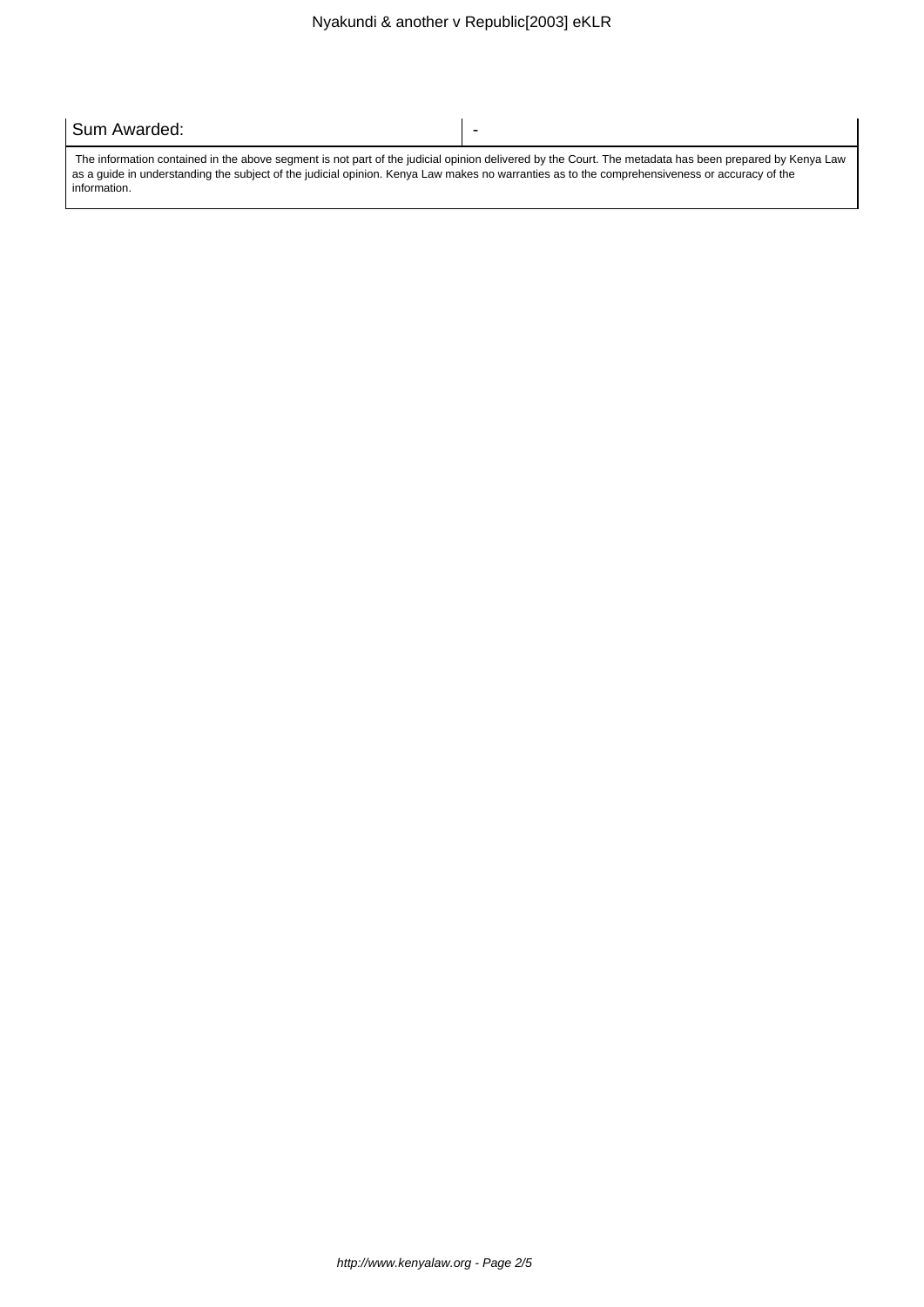# **REPUBLIC OF KENYA**

## **IN THE COURT OF APPEAL OF KENYA**

# **AT KISUMU**

### **CRIMINAL APPEAL NO 217 OF 2003**

#### **Between**

# **NYAKUNDI & ANOTHER**

#### **V**

### **REPUBLIC**

Criminal Practice and Procedure – conduct of prosecution - prosecution by unqualified persons – prosecution conducted by police officer of the rank of Police Constable - prosecution later conducted by Police Inspector - whether proceedings proper.

Criminal Practice and Procedure – retrial – circumstances in which a retrial can be ordered prosecution nullified for being conducted by an unauthorised person - no evidence that it would be difficult to trace witnesses - whether proper to order retrial.

The appellants were tried, convicted and sentenced to death on charges of robbery with violence. The prosecution had been conducted by a police officer of the rank of police constable contrary to section 85(2) of the Criminal Procedure Code. After a break the prosecution was conducted by an officer of the rank of Inspector.

## Held:

1. Police Constable Nakori was clearly not entitled to act as a Public Prosecutor. It must follow therefore, that portion of the prosecution must be rendered a nullity, however, the part of the trial conducted by Inspector Okoth was valid. As there was only one trial and if any part of it was materially defective, the whole trial must be invalidated.

2. Taking into account the circumstances of the case, the ends of justice would be served if we ordered a retrial as the court has not been told that it would be difficult to trace the prosecution witnesses neither was a retrial strenuously opposed. Conviction quashed, sentence set aside, retrial ordered.

Cases

Elirema & another v Republic [2003] KLR 537

**Statutes** 

Criminal Procedure Code (cap 75) section 85(2) Advocates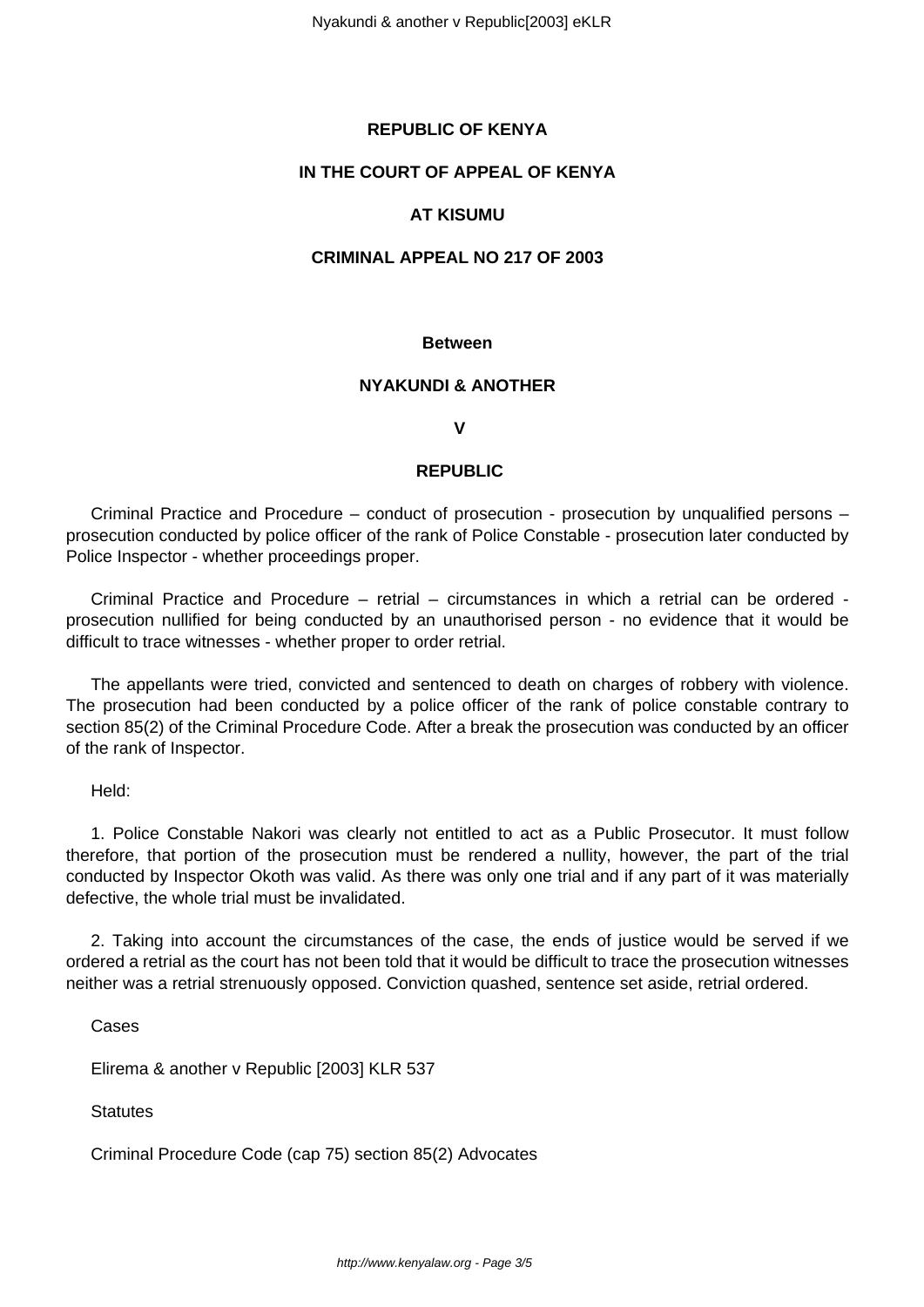Mr Onsongo for the Appellants.

November 28, 2003, the following Judgment of the Court was delivered. This is an appeal from the judgment of the superior court (Wambilyangah J) delivered on 25th September 2002. In the Memorandum of Appeal (which is stated to be petition of appeal) five grounds of appeal are set out but when the appeal came up for hearing on 25th November 2003, Mr Onsongo, counsel for the appellants, was of the view that the appeal could be decided upon one ground only which was to the effect that there was a mistrial before the Senior Resident Magistrate's Court. The fourth ground of appeal stated:-

"4. The entire trial was a nullity as the court prosecutor was not a person entitled to prosecute on the basis of the provisions of section 85 (2) of the Criminal Procedure Code."

The appellants herein, Thomas Ogamba Nyakundi and Jairus Mose Nyakundi were jointly charged with robbery with violence contrary to section 296(2) of the Penal Code. The particulars of the offence were that on the 24th day of September 2001 at about 8.00 pm at Nyaigesa village Miruka sub location in Nyamira district of the Nyanza province jointly with others not before court while armed with pistols, pangas and rungus and other crude weapons they robbed Douglas Mongare Nyaundi of cash Kshs 5,157/= and a radio cassette make National Panasonic valued at Kshs 6,650/= all valued at Kshs 11,807/= and at or immediately before or immediately after the time of such robbery, used actual violence against him in order to obtain or retain the property so stolen. The trial commenced before the Senior Resident Magistrate, Mr K W Kiarie on 25th October, 2001. The prosecutor was PC Makori. It is recorded that three prosecution witnesses testified and the trial was then adjourned to 12th November 2001. There was, however, no hearing on 12th November 2001 as the trial was adjourned once again to 23rd November 2001, when Inspector Okoth (and not P C Makori) appeared for prosecution. Two witnesses were called by the prosecution and then the appellants defended themselves on oath. They called two defence witnesses who also testified. Judgment was then reserved to 7th December, 2001, when the appellants were convicted as charged and each of them sentenced to death as mandatorily provided by the law. Their first appeal to the Superior Court was dismissed as already stated on 25th September, 2002. They now come before this Court by way of second appeal.

In this appeal a point of law has been raised to the effect that the entire trial was a nullity as the court prosecutor was not a person entitled to prosecute on the basis of the provisions of section 85(2) of the Criminal Procedure Code which provides:

"The Attorney General by writing under his hand, may appoint any advocate of the High Court or person employed in the public service, not being a police officer below the rank of assistant inspector of police to be a public prosecutor for the purposes of any case."

(underlying provided) According to the narrative we have given above as relates to the trial before the learned senior resident magistrate, the first portion of the prosecution was conducted by Police Constable Makori when three prosecution witnesses testified. The second portion of the prosecution was conducted by Inspector Okoth.

In view of the foregoing, Police Constable Makori did not, in law, have authority to prosecute as a public prosecutor as he was below the rank of Inspector of police. He was clearly not entitled to act as a public prosecutor. It must follow, therefore, that the portion of the prosecution must be rendered a nullity, however, the part of the trial conducted by Inspector Okoth was valid. As there was only one trial and if any part of it was materially defective, the whole trial must, in our view, be invalidated. This Court has